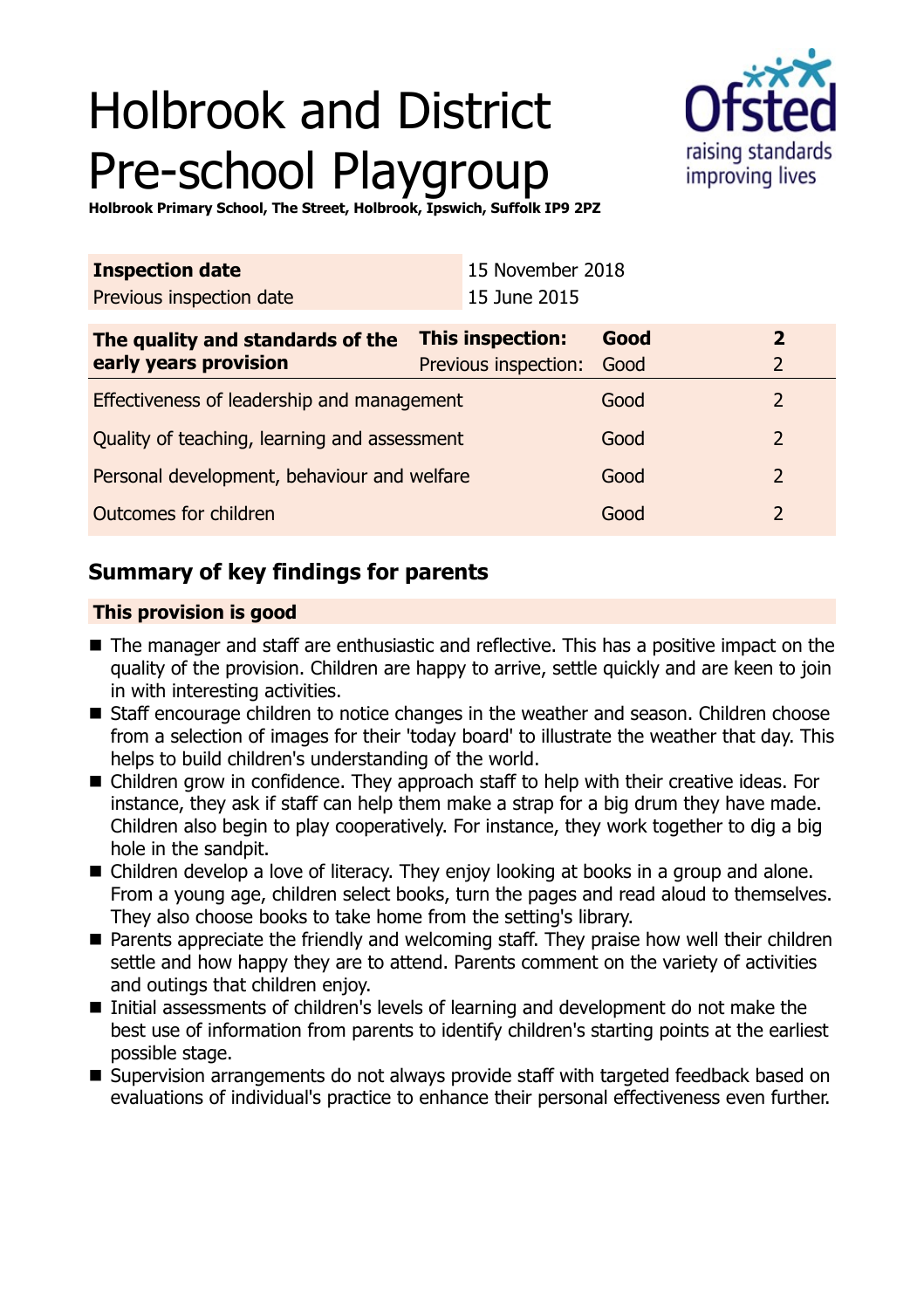## **What the setting needs to do to improve further**

## **To further improve the quality of the early years provision the provider should:**

- enhance opportunities for parents to be involved in the initial assessments of children's capabilities, to promote children's rapid progress from the outset
- strengthen supervision arrangements to include sharply focused evaluations and incisive targets to raise the quality and effectiveness of staff practice to the highest level.

## **Inspection activities**

- $\blacksquare$  The inspector observed the quality of teaching during activities indoors and outdoors, and assessed the impact this has on children's learning.
- $\blacksquare$  The inspector held a number of discussions with the manager and key committee members. She looked at relevant documentation and reviewed evidence of the suitability of all persons working on the premises.
- $\blacksquare$  The inspector completed a joint observation of an activity and evaluated this with the manager.
- $\blacksquare$  The inspector spoke to children and staff at appropriate times during the inspection.
- $\blacksquare$  The inspector took account of the views of parents spoken to during the inspection and through written feedback provided.

### **Inspector**

Kate Oakley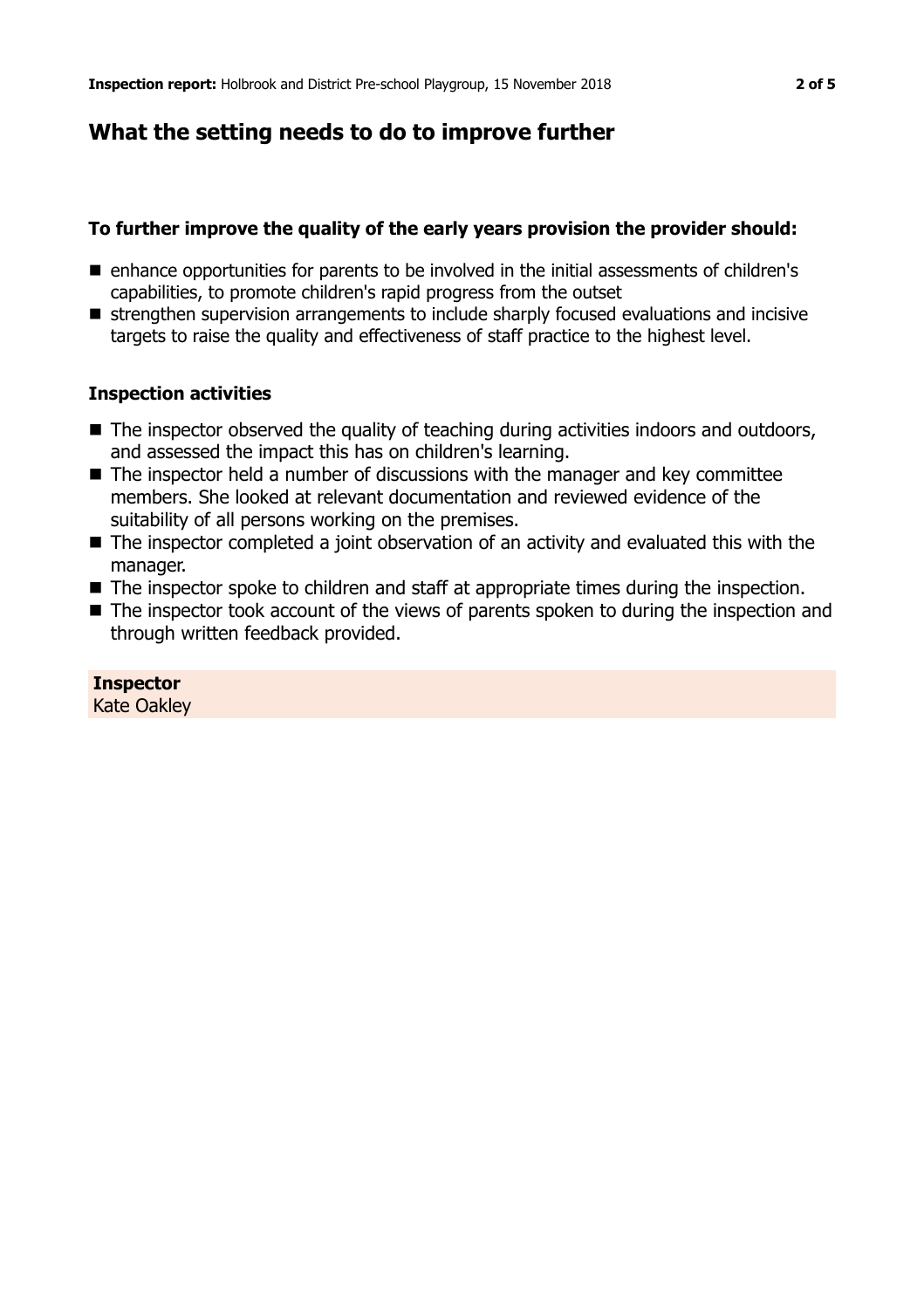## **Inspection findings**

## **Effectiveness of leadership and management is good**

The arrangements for safeguarding are effective. The manager and staff are knowledgeable about their responsibility to keep children safe and protected from harm. They understand how to refer any concerns they have about children's welfare. Parents are valued members of the setting community. They take active roles on the setting's committee and help to make changes, shaping the experiences of their children. The new manager makes changes, which are well received by parents and staff. For example, introducing parent evenings to review children's progress. Additionally, she provides staff with opportunities to complete professional training online. The setting evaluates as a team. They work together to identify areas to improve on and they implement changes, such as the development of outdoor areas or fundraising for special trips.

### **Quality of teaching, learning and assessment is good**

Staff have a good knowledge of how children learn and develop. They plan engaging activities, based on children's interests and identified next steps in learning. For example, they provide children who love playing instruments with the materials to make their own drums. This supports children's physical development and promotes creativity. The indoor and outdoor environments are welcoming and offer a broad range of activities. Staff teach children about different people who help them. They provide toy medical items, such as stethoscopes in the role-play area and invite local emergency services, such as the coastguard to talk and interact with the children. Staff support children's developing language skills. For example, they engage children in conversations about their lunch box items. They label new items for younger children and talk with older children about the different textures and tastes.

### **Personal development, behaviour and welfare are good**

Staff sensitively work with parents to help children to settle in at the start of attendance. They listen carefully to children talking about their special people and things they have done at home, such as going to a party. This promotes children's emotional well-being. Children understand the rules of the setting. For instance, they change into their boots from their slippers before going outdoors. They know the daily routine, such as tidy-up time and they help staff to clear the space ready for the next activity. Staff support children's understanding of the importance of good handwashing. They talk about germs and how to stay healthy. Staff encourage children's good manners. They praise them for their kindness and remind them to say 'please' and 'thank you'.

#### **Outcomes for children are good**

All children make good progress and are prepared for their next stage in education, such as school. They gain the key skills needed for their future learning. Children begin to recognise their names. They self-register on arrival and find their names independently. This supports their early literacy skills. Children enjoy dancing and making music. They practise playing loudly, quietly and stopping as part of a musical game at circle time.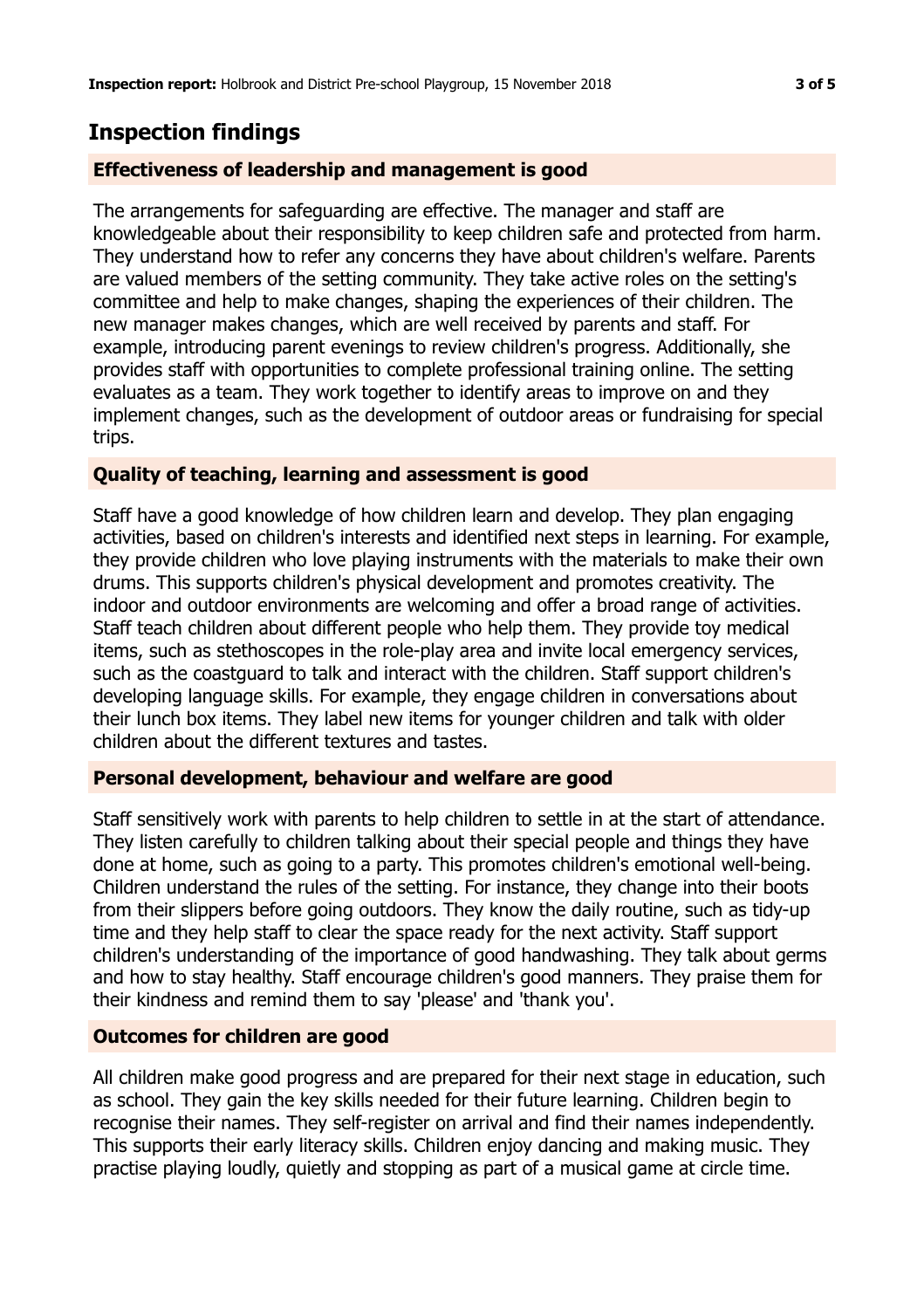## **Setting details**

| Unique reference number                             | 251518                                                                               |  |
|-----------------------------------------------------|--------------------------------------------------------------------------------------|--|
| <b>Local authority</b>                              | <b>Suffolk</b>                                                                       |  |
| <b>Inspection number</b>                            | 10071314                                                                             |  |
| <b>Type of provision</b>                            | Full day care                                                                        |  |
| <b>Registers</b>                                    | Early Years Register, Compulsory Childcare<br>Register, Voluntary Childcare Register |  |
| Day care type                                       | Childcare on non-domestic premises                                                   |  |
| Age range of children                               | $2 - 11$                                                                             |  |
| <b>Total number of places</b>                       | 20                                                                                   |  |
| Number of children on roll                          | 27                                                                                   |  |
| <b>Name of registered person</b>                    | Holbrook and District Pre-school Playgroup<br>Committee                              |  |
| <b>Registered person unique</b><br>reference number | RP523502                                                                             |  |
| <b>Date of previous inspection</b>                  | 15 June 2015                                                                         |  |
| Telephone number                                    | 01473 328414                                                                         |  |

Holbrook and District Pre-School Playgroup registered in 1977. The setting employs six members of childcare staff. Of these, four hold appropriate early years qualifications at level 3 or above. The setting opens from Monday to Friday, during term time only with sessions from 8.45am until 3.15pm. They also operate a before- and after-school club from 7.30am until 8.45am and from 3.15pm until 6pm. Occasional days are offered over school holidays. These operate from 8.30am until 5.30pm. The setting provides funded early education for two-, three- and four-year-old children.

This inspection was carried out by Ofsted under sections 49 and 50 of the Childcare Act 2006 on the quality and standards of provision that is registered on the Early Years Register. The registered person must ensure that this provision complies with the statutory framework for children's learning, development and care, known as the early years foundation stage.

Any complaints about the inspection or the report should be made following the procedures set out in the guidance Complaints procedure: raising concerns and making complaints about Ofsted, which is available from Ofsted's website: www.ofsted.gov.uk. If you would like Ofsted to send you a copy of the guidance, please telephone 0300 123 4234, or email [enquiries@ofsted.gov.uk.](mailto:enquiries@ofsted.gov.uk)